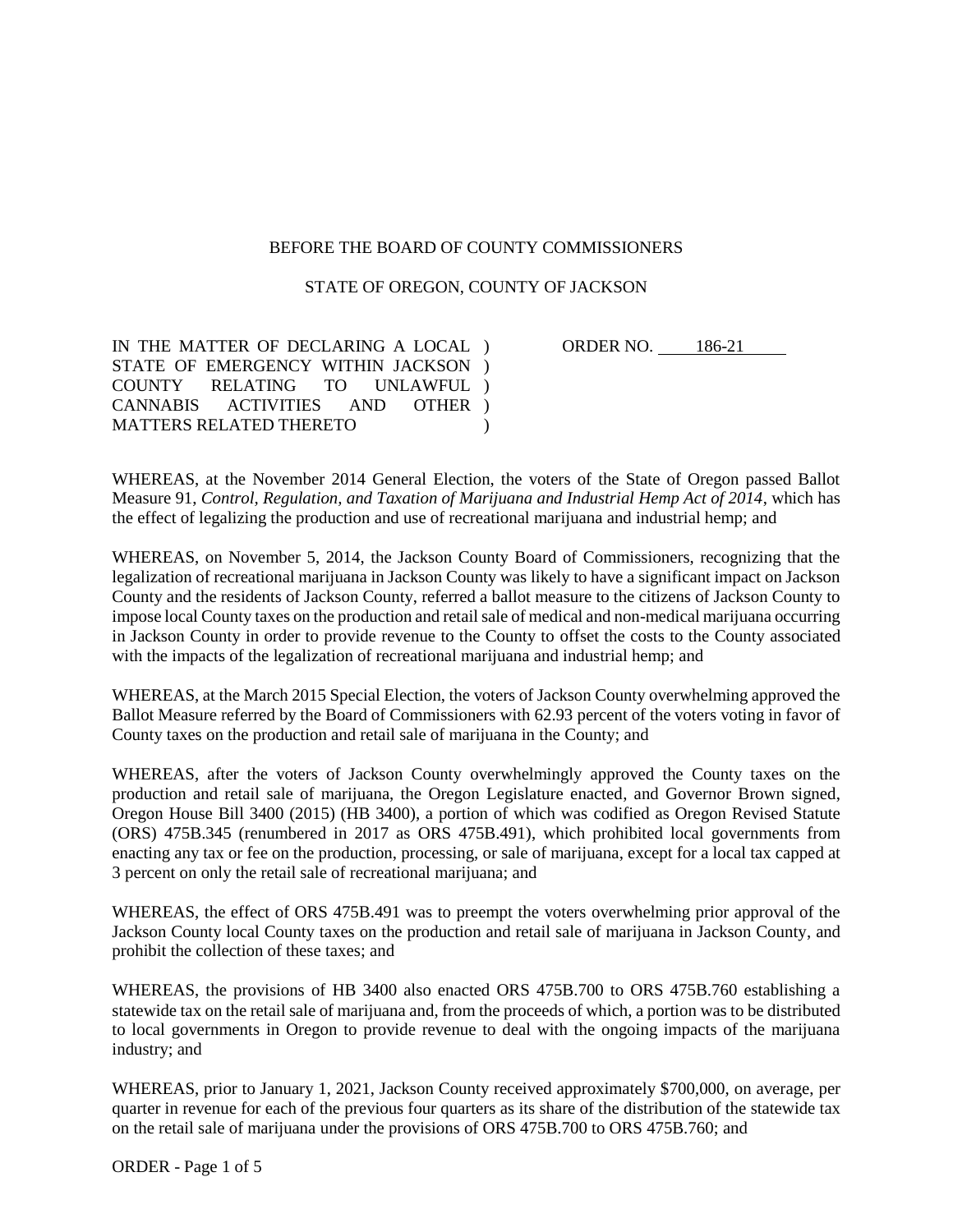WHEREAS, at the November 2020 General Election, the voters of the State of Oregon passed Ballot Measure 110, of which Section 10 amended the provisions of ORS 475B.759 and dramatically reduced Jackson County's share of the proceeds from the statewide tax on the retail sale of marijuana; and

WHEREAS, for the first distribution of Jackson County's share of the proceeds from the statewide tax on the retail sale of marijuana, after the adoption of Ballot Measure 110, the revenue was reduced from \$811,927, the last payment prior to the effective date of Ballot Measure 110 and the amendment to ORS 475B.759, to \$213,510, the first payment after the effective date of Ballot Measure 110 and the amendment to ORS 475B.759; and

WHEREAS, the effect of Ballot Measure 110 is nearly a 75 percent reduction in the ongoing revenue to Jackson County from the distribution of the proceeds of the statewide tax on the retail sale of marijuana; and

WHEREAS, the actual impacts of the legalization of recreational marijuana and industrial hemp to Jackson County far exceed any initial estimate of those impacts and include violations of the Codified Ordinances of Jackson County and the Jackson County Land Development Ordinance (County Codes), violations of State criminal laws, violations of State laws regulating cannabis production, and violations of State water laws; and

WHEREAS, in 2015, the year prior to the implementation of legalized production, processing, and wholesaling of recreational marijuana in the State of Oregon, the Code Enforcement Division of the Jackson County Development Services Department (Code Enforcement) initiated 604 cases related to violations of the County Codes, of which zero were related to marijuana production or processing; and

WHEREAS, in 2016, one year after the implementation of legalized production, processing, and wholesaling of recreational marijuana in the State of Oregon, Code Enforcement initiated 902 cases related to violations of the County Codes, of which 333, or 37 percent of all cases, were related to marijuana production or processing; and

WHEREAS, in September 2021, six years after the implementation of legalized production, processing, and wholesaling of recreational marijuana in the State of Oregon, Code Enforcement initiated 1,006 cases related to violations of the County Codes, of which 663, or 65 percent of all cases, are related to marijuana production or processing, with four months of 2021 still remaining; and

WHEREAS, if complaints continue at the current rate for 2021, Code Enforcement will initiate an estimated 1,509 cases related to violations of the County Code, with an estimated 980 of those cases related to marijuana production or processing alone; and

WHEREAS, in comparing the amount of time from when a citation of a violation of the County Codes is issued by a Code Enforcement Officer, to when a County Hearings Officer can consider the case, in 2016, the average case took three weeks from the time of citation to the time of hearing but, in 2021, the average case now takes three months, or 12 weeks, from the time of citation to the time of hearing; and

WHEREAS, criminal activity related to marijuana production has also dramatically increased since the passage of Ballot Measure 91 in 2014; and

WHEREAS, as compared to 2014, the year prior to the passage of Ballot Measure 91, to today, the Jackson County Sheriff's Office has seen a 59 percent increase in calls for service including, but not limited to, burglary, theft, assault, robbery, and nuisance crimes associated with the marijuana industry; and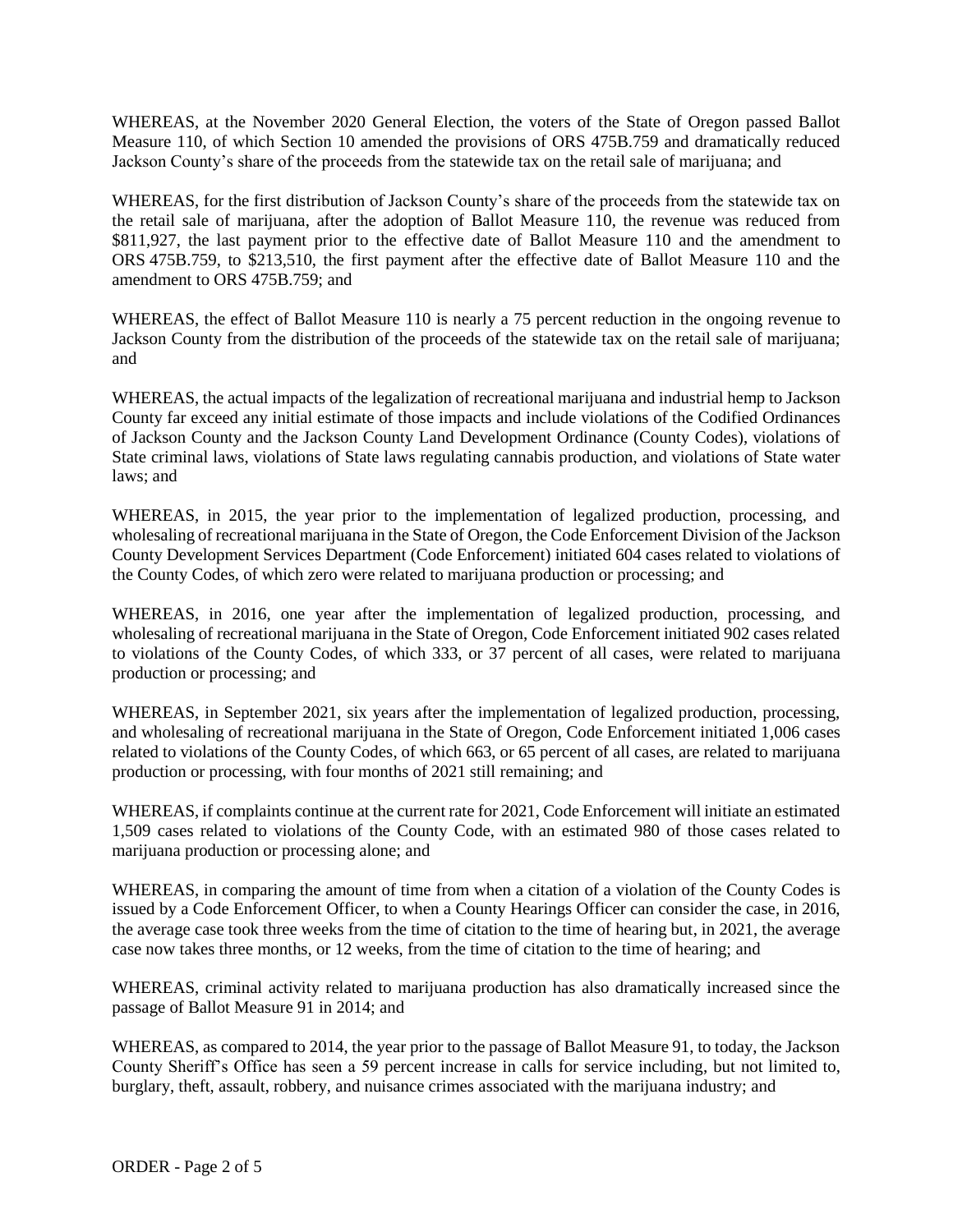WHEREAS, as compared to 2014, the year prior to the passage of Ballot Measure 91, law enforcement in Jackson County, including the Jackson County Sheriff's Office, has witnessed a significant increase in the number of cases and the amount of marijuana being transported from Jackson County to localities outside of the State of Oregon; and

WHEREAS, as law enforcement in Jackson County, including the Jackson County Sheriff's Office, is witnessing new criminal offenses and other violations, generally unseen before 2014, occurring at cannabis grow sites including significant evidence of what is being called "narco-slavery," including forced labor; squalid and unsafe living conditions for workers; and exploitation, intimidation, and abuse of workers; and

WHEREAS, on April 13, 2021, the Governor declared that Jackson County is in a drought emergency pursuant to Executive Order No. 21-08; and

WHEREAS, complaints related to the use of water in violation of State water laws, and individual water rights, have dramatically increased since 2015; and

WHEREAS, in 2015, the Oregon Water Resources Department District 13 Watermaster (District 13) had a staff of 3.50 full-time equivalent (FTE) positions to respond to complaints and perform all of their other duties for Jackson and Josephine Counties; and

WHEREAS, in 2021, District 13 has a staff of 4.00 FTEs to respond to complaints and perform all of their other duties for Jackson and Josephine Counties; and

WHEREAS, in 2015, District 13 received 39 complaints related to the use of water in Jackson County; and

WHEREAS, in 2021, year-to-date, District 13 has received 195 complaints related to the use of water in Jackson County, for a projected 275 complaints for all of 2021; and

WHEREAS, due to the limits caused by the current size of the District 13 staff, of the 195 complaints received in 2021, year-to-date, District 13 has been unable to take any action on 82 of those complaints; and

WHEREAS, illegal uses of water exacerbate the drought under which Jackson County is suffering and places legal uses of water under existing water rights in jeopardy; and

WHEREAS, in 2021, the Oregon Legislature enacted, and Governor Brown signed, Oregon House Bill 3000 (2021) (HB 3000) which made certain revisions to the State law governing the production and sale of cannabis in the State of Oregon including:

- (a) Making the production of cannabis without an appropriate registration or license issued by the State of Oregon a crime; and
- (b) Providing the Oregon Liquor and Cannabis Commission (OLCC) and Oregon Department of Agriculture (ODA) the authority to inspect cannabis productions sites within the jurisdiction of the other agency; and
- (c) Providing monetary grants to local governments related to the enforcement of laws related to the production of cannabis; and
- (d) Authorizing the deployment of the Oregon National Guard to assist, as able, in the enforcement of laws related to cannabis production; and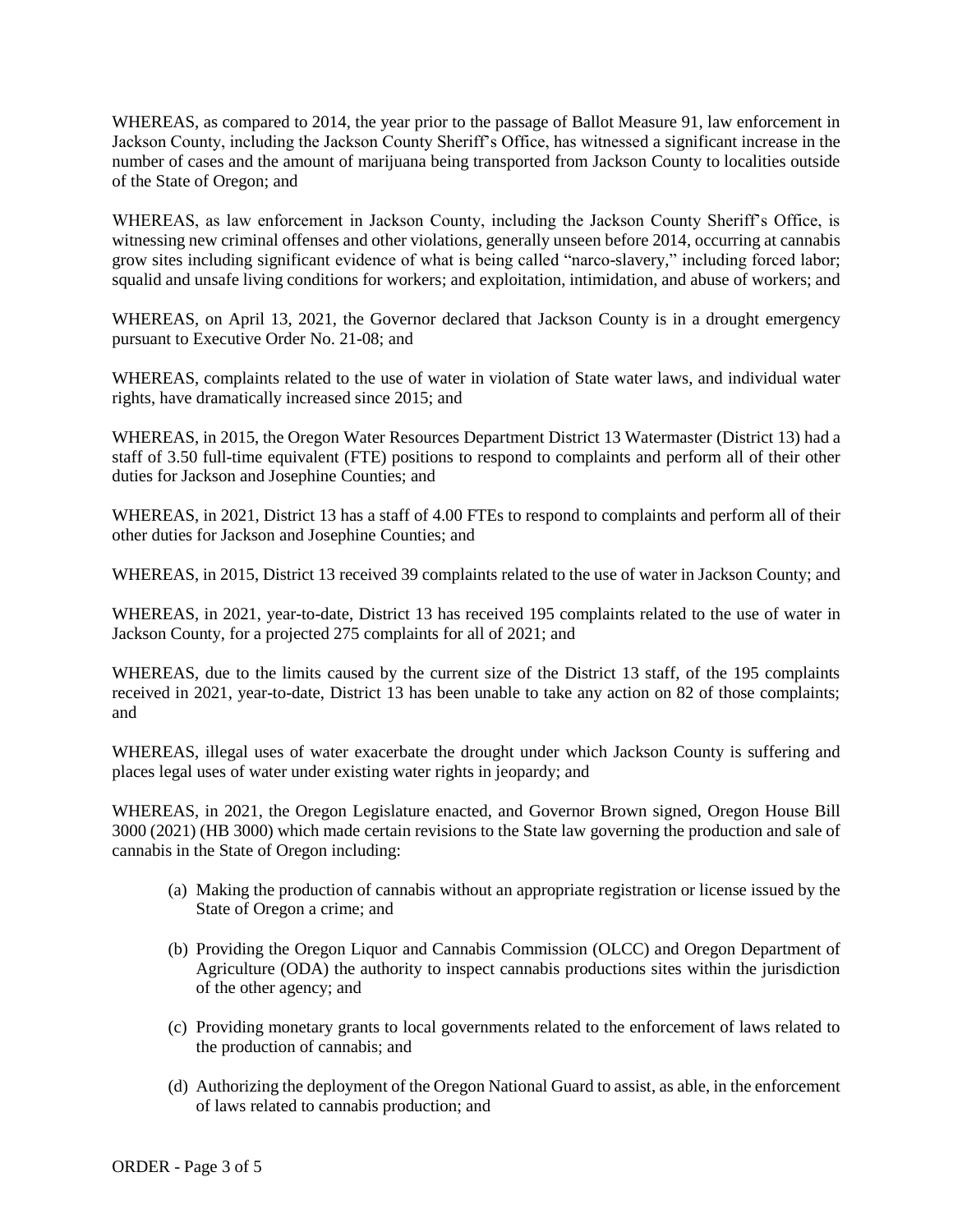WHEREAS, HB 3000 failed to provide any directed and ongoing revenue to Jackson County for the issues Jackson County is facing related to the impacts of the production of marijuana in the County; and

WHEREAS, the inspections of registered industrial hemp sites by officers of the OLCC have so far indicated that nearly one out of two sites registered to grow industrial hemp are growing cannabis with Tetrahydrocannabinol (THC) in excess of the limits allowed for industrial hemp and another 20 percent of the sites have refused entry to officers of the OLCC to conduct any inspection; and

WHEREAS, law enforcement estimates that the number of sites producing industrial hemp or marijuana who are doing so without the appropriate State issued license or registration far exceeds the number of sites who are producing cannabis with the appropriate State issued license or registration; and

WHEREAS, the provisions of HB 3000, and other State laws, do not provide for any current enforcement of State law regulating cannabis production at sites without the appropriate State issued license or registration; and

WHEREAS, the lack of any current enforcement of State laws regarding cannabis production, at sites without the appropriate State issued license or registration, leaves the vast majority of the cannabis production sites in Jackson County without any current enforcement of State laws regulating cannabis production sites by agents or officers of the State of Oregon; and

WHEREAS, Jackson County has enacted a local ordinance, Chapter 224, Emergency Management, of the Codified Ordinances of Jackson County, pursuant to the authority granted to Jackson County by ORS Chapter 401, which provides that the authority to declare a state of emergency rests with the Board of County Commissioners; and

WHEREAS, the following conditions have resulted in the need for a local state of emergency:

- (a) Since the passage of Ballot Measure 91, the production and processing of cannabis has resulted in significant impacts to Jackson County related to enforcing compliance with County Codes, State criminal laws, and State water laws; and jeopardizing the public health, safety, and welfare of our citizens.
- (b) The State of Oregon has preempted the ability of Jackson County to obtain revenue, at the County level, through the taxation of the production and retail sales of medical and non-medical marijuana to provide resources to address the significant impacts on our County.
- (c) The State of Oregon, by the vote of its citizens to adopt Measure 110, has dramatically reduced the revenue provided to Jackson County through the distribution of the share of the proceeds from the statewide tax on the retail sale of marijuana.
- (d) The impacts to Jackson County from the production and processing of cannabis in our County continue to increase year after year.
- (e) Jackson County lacks the ability to develop revenue needed for resources at the local level to address the existing and future impacts on our community and, therefore, requires funding and resources from the State of Oregon to properly regulate and enforce the County Codes, State criminal laws, and State water laws related to cannabis production; and

WHEREAS, the continued lack of funding and resources to properly regulate and enforce the County Codes, State criminal laws, and State water laws related to the cannabis industry constitutes an ongoing and extreme risk to public health and safety, and are continuing to cause significant impacts in Jackson County.